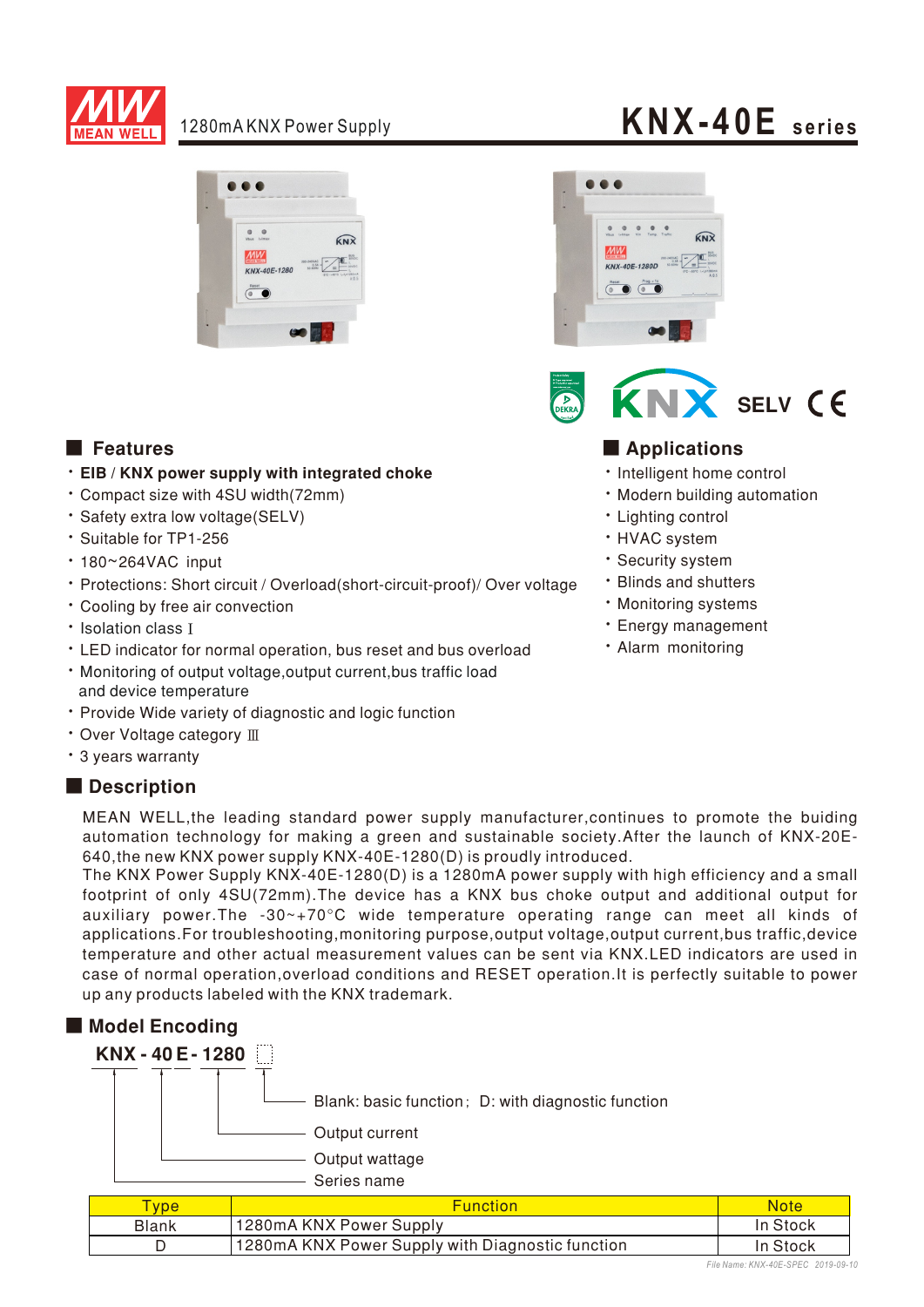

## 1280mA KNX Power Supply **KNX-40E series**

#### **SPECIFICATION**

| <b>MODEL</b>           |                                                                                                                                                                                                                                                                                                                                                                                                                                                                                                                                                                                                                                                                                                                                                                                                                               | KNX-40E-1280                                                                                                                                                                                                             |  |  |  |
|------------------------|-------------------------------------------------------------------------------------------------------------------------------------------------------------------------------------------------------------------------------------------------------------------------------------------------------------------------------------------------------------------------------------------------------------------------------------------------------------------------------------------------------------------------------------------------------------------------------------------------------------------------------------------------------------------------------------------------------------------------------------------------------------------------------------------------------------------------------|--------------------------------------------------------------------------------------------------------------------------------------------------------------------------------------------------------------------------|--|--|--|
|                        | <b>BUS OUTPUT VOLTAGE</b><br><b>WITH CHOKE</b>                                                                                                                                                                                                                                                                                                                                                                                                                                                                                                                                                                                                                                                                                                                                                                                | Bus, 30V (KNX black/red terminal block)                                                                                                                                                                                  |  |  |  |
|                        | DC OUTPUT VOLTAGE<br><b>WITHOUT CHOKE</b>                                                                                                                                                                                                                                                                                                                                                                                                                                                                                                                                                                                                                                                                                                                                                                                     | 30V(Additional output for ancillary power)                                                                                                                                                                               |  |  |  |
|                        | <b>RATED CURRENT</b>                                                                                                                                                                                                                                                                                                                                                                                                                                                                                                                                                                                                                                                                                                                                                                                                          | 1280mA                                                                                                                                                                                                                   |  |  |  |
| <b>OUTPUT</b>          | <b>RATED POWER</b>                                                                                                                                                                                                                                                                                                                                                                                                                                                                                                                                                                                                                                                                                                                                                                                                            | 38.4W                                                                                                                                                                                                                    |  |  |  |
|                        | RIPPLE & NOISE (max.) Note.2                                                                                                                                                                                                                                                                                                                                                                                                                                                                                                                                                                                                                                                                                                                                                                                                  | 100mVp-p                                                                                                                                                                                                                 |  |  |  |
|                        | <b>SHORT CIRCUIT CURRENT</b>                                                                                                                                                                                                                                                                                                                                                                                                                                                                                                                                                                                                                                                                                                                                                                                                  | 2.8A                                                                                                                                                                                                                     |  |  |  |
|                        | <b>SETUP, RISE TIME</b>                                                                                                                                                                                                                                                                                                                                                                                                                                                                                                                                                                                                                                                                                                                                                                                                       | 1000ms, 50ms/230VAC at full load                                                                                                                                                                                         |  |  |  |
|                        | <b>AC MAINS FAILURE</b><br>BACK-UP TIME (Typ.)                                                                                                                                                                                                                                                                                                                                                                                                                                                                                                                                                                                                                                                                                                                                                                                | 200ms/230VAC at full load                                                                                                                                                                                                |  |  |  |
|                        | <b>VOLTAGE RANGE</b>                                                                                                                                                                                                                                                                                                                                                                                                                                                                                                                                                                                                                                                                                                                                                                                                          | $180 - 264$ VAC<br>$176 - 280$ VDC                                                                                                                                                                                       |  |  |  |
| <b>INPUT</b>           | <b>FREQUENCY RANGE</b>                                                                                                                                                                                                                                                                                                                                                                                                                                                                                                                                                                                                                                                                                                                                                                                                        | $47 - 63$ Hz                                                                                                                                                                                                             |  |  |  |
|                        | EFFICIENCY (Typ.) Note.3                                                                                                                                                                                                                                                                                                                                                                                                                                                                                                                                                                                                                                                                                                                                                                                                      | 86%                                                                                                                                                                                                                      |  |  |  |
|                        | <b>AC CURRENT (Typ.)</b>                                                                                                                                                                                                                                                                                                                                                                                                                                                                                                                                                                                                                                                                                                                                                                                                      | 0.5A/230VAC                                                                                                                                                                                                              |  |  |  |
|                        | <b>INRUSH CURRENT (Typ.)</b>                                                                                                                                                                                                                                                                                                                                                                                                                                                                                                                                                                                                                                                                                                                                                                                                  | COLD START 60A(twidth=1200µs measured at 50% Ipeak)/230VAC                                                                                                                                                               |  |  |  |
|                        | <b>LEAKAGE CURRENT</b>                                                                                                                                                                                                                                                                                                                                                                                                                                                                                                                                                                                                                                                                                                                                                                                                        | <1mA/240VAC                                                                                                                                                                                                              |  |  |  |
|                        | <b>OVERLOAD</b>                                                                                                                                                                                                                                                                                                                                                                                                                                                                                                                                                                                                                                                                                                                                                                                                               | 205 ~ 235% rated output power                                                                                                                                                                                            |  |  |  |
| <b>PROTECTION</b>      |                                                                                                                                                                                                                                                                                                                                                                                                                                                                                                                                                                                                                                                                                                                                                                                                                               | Protection type : Constant current limiting, recovers automatically after fault condition is remaved                                                                                                                     |  |  |  |
|                        | <b>OVER VOLTAGE</b>                                                                                                                                                                                                                                                                                                                                                                                                                                                                                                                                                                                                                                                                                                                                                                                                           | $33 - 35V$                                                                                                                                                                                                               |  |  |  |
|                        |                                                                                                                                                                                                                                                                                                                                                                                                                                                                                                                                                                                                                                                                                                                                                                                                                               | Protection type : Hiccup mode, recovers automatically after fault condition is remaved                                                                                                                                   |  |  |  |
|                        | <b>RESET</b>                                                                                                                                                                                                                                                                                                                                                                                                                                                                                                                                                                                                                                                                                                                                                                                                                  | Physical button for the bus reset:<br>Blank type: Press the RESET button for at least 20 seconds to reset the KNX Bus<br>D type:Press the RESET button once, it will reset the KNX Bus last for 20 seconds automatically |  |  |  |
| <b>FUNCTION</b>        | <b>LED INDICATORS</b>                                                                                                                                                                                                                                                                                                                                                                                                                                                                                                                                                                                                                                                                                                                                                                                                         | Please refer to the "Explanation of LED Status"                                                                                                                                                                          |  |  |  |
|                        | <b>CHOKE</b>                                                                                                                                                                                                                                                                                                                                                                                                                                                                                                                                                                                                                                                                                                                                                                                                                  | One integrated choke                                                                                                                                                                                                     |  |  |  |
|                        | WORKING TEMP.                                                                                                                                                                                                                                                                                                                                                                                                                                                                                                                                                                                                                                                                                                                                                                                                                 | -30 ~ +70°C (Refer to "Derating Curve")                                                                                                                                                                                  |  |  |  |
|                        | <b>WORKING HUMIDITY</b>                                                                                                                                                                                                                                                                                                                                                                                                                                                                                                                                                                                                                                                                                                                                                                                                       | 20 ~ 95% RH non-condensing                                                                                                                                                                                               |  |  |  |
| <b>ENVIRONMENT</b>     | <b>STORAGE TEMP., HUMIDITY</b>                                                                                                                                                                                                                                                                                                                                                                                                                                                                                                                                                                                                                                                                                                                                                                                                | $-40 \sim +85^{\circ}$ C, 10 ~ 95% RH non-condensing                                                                                                                                                                     |  |  |  |
|                        | <b>VIBRATION TYPE</b><br>OF PROTECTION                                                                                                                                                                                                                                                                                                                                                                                                                                                                                                                                                                                                                                                                                                                                                                                        | 10~500Hz, 2G 10min./1cycle, 60min. each along X, Y, Z axes                                                                                                                                                               |  |  |  |
|                        | <b>TYPE OF PROTECTION</b>                                                                                                                                                                                                                                                                                                                                                                                                                                                                                                                                                                                                                                                                                                                                                                                                     | IP20 design                                                                                                                                                                                                              |  |  |  |
|                        | <b>OVER VOLTAGE CATEGORY</b>                                                                                                                                                                                                                                                                                                                                                                                                                                                                                                                                                                                                                                                                                                                                                                                                  | III, According to EN61558, EN50178, altitude up to 2000 meters                                                                                                                                                           |  |  |  |
|                        | <b>SAFETY STANDARDS</b>                                                                                                                                                                                                                                                                                                                                                                                                                                                                                                                                                                                                                                                                                                                                                                                                       | EN61558-1, EN61558-2-16; EN50491-3 approved                                                                                                                                                                              |  |  |  |
| <b>SAFETY &amp;</b>    | <b>WITHSTAND VOLTAGE</b>                                                                                                                                                                                                                                                                                                                                                                                                                                                                                                                                                                                                                                                                                                                                                                                                      | I/P-O/P:4.2KVAC<br>I/P-FG:2KVAC                                                                                                                                                                                          |  |  |  |
| <b>EMC</b><br>(Note 4) | <b>ISOLATION RESISTANCE</b>                                                                                                                                                                                                                                                                                                                                                                                                                                                                                                                                                                                                                                                                                                                                                                                                   | I/P-O/P, I/P-FG:100M Ohms / 500VDC / 25°C/ 70% RH                                                                                                                                                                        |  |  |  |
|                        | <b>EMC EMISSION</b>                                                                                                                                                                                                                                                                                                                                                                                                                                                                                                                                                                                                                                                                                                                                                                                                           | Compliance to EN50491-5-2,-5-3;EN61000-3-2,-3-3                                                                                                                                                                          |  |  |  |
|                        | <b>EMC IMMUNITY</b>                                                                                                                                                                                                                                                                                                                                                                                                                                                                                                                                                                                                                                                                                                                                                                                                           | Compliance to EN50491-5-2,-5-3; EN61000-4-2,3,4,5,6,8,11, heavy industry level, criteria A                                                                                                                               |  |  |  |
| <b>OTHERS</b>          | <b>MTBF</b>                                                                                                                                                                                                                                                                                                                                                                                                                                                                                                                                                                                                                                                                                                                                                                                                                   | 487.4K hrs min. Telcordia SR-332 (Bellcore)<br>215.6Khrs min.<br>MIL-HDBK-217F (25°C)                                                                                                                                    |  |  |  |
|                        | <b>DIMENSION</b>                                                                                                                                                                                                                                                                                                                                                                                                                                                                                                                                                                                                                                                                                                                                                                                                              | 72*90*57mm (W*H*D)                                                                                                                                                                                                       |  |  |  |
|                        | <b>MOUNTING</b>                                                                                                                                                                                                                                                                                                                                                                                                                                                                                                                                                                                                                                                                                                                                                                                                               | 35mm mounting rail according to DIN EN60715                                                                                                                                                                              |  |  |  |
|                        | <b>PACKING</b>                                                                                                                                                                                                                                                                                                                                                                                                                                                                                                                                                                                                                                                                                                                                                                                                                | 0.328Kg; 48pcs/16.4Kg/1.02CUFT                                                                                                                                                                                           |  |  |  |
| <b>NOTE</b>            | 1. All parameters NOT specially mentioned are measured at 230VAC input, rated load and 25°C of ambient temperature.<br>2. Ripple & noise are measured at 20MHz of bandwidth by using a 12" twisted pair-wire terminated with a 0.1uf & 47uf parallel capacitor.<br>Measure before Choke.<br>3. Efficiency before choke.<br>4. The power supply is considered a component which will be installed into a final equipment. The final equipment must be re-confirmed<br>that it still meets EMC directives. For guidance on how to perform these EMC tests, please refer to "EMI testing of component power supplies."<br>(as available on http://www.meanwell.com)<br>5. The ambient temperature derating of 3.5°C/1000m with fanless models and of 5°C/1000m with fan models for operating altitude higher than 2000m(6500ft). |                                                                                                                                                                                                                          |  |  |  |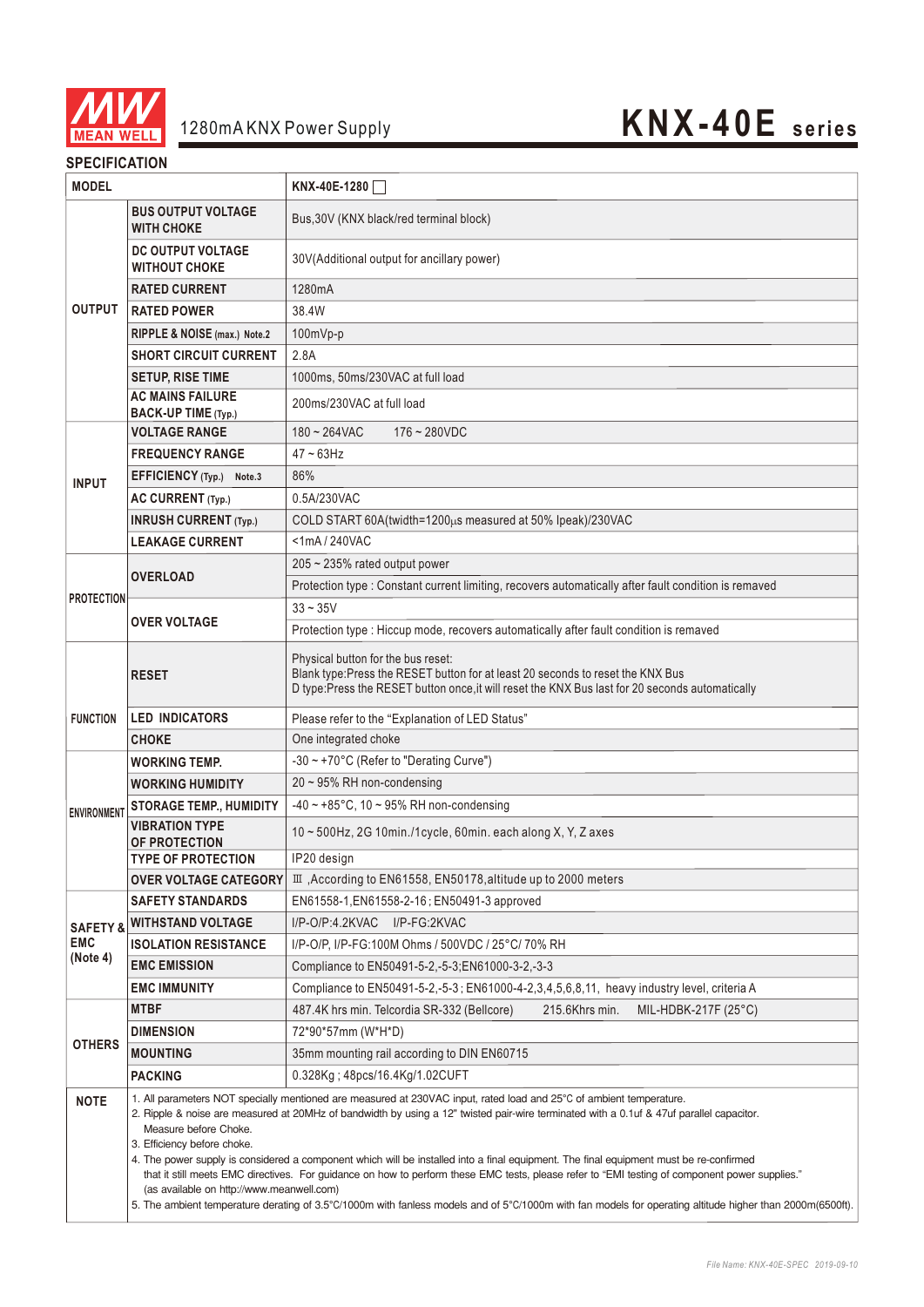

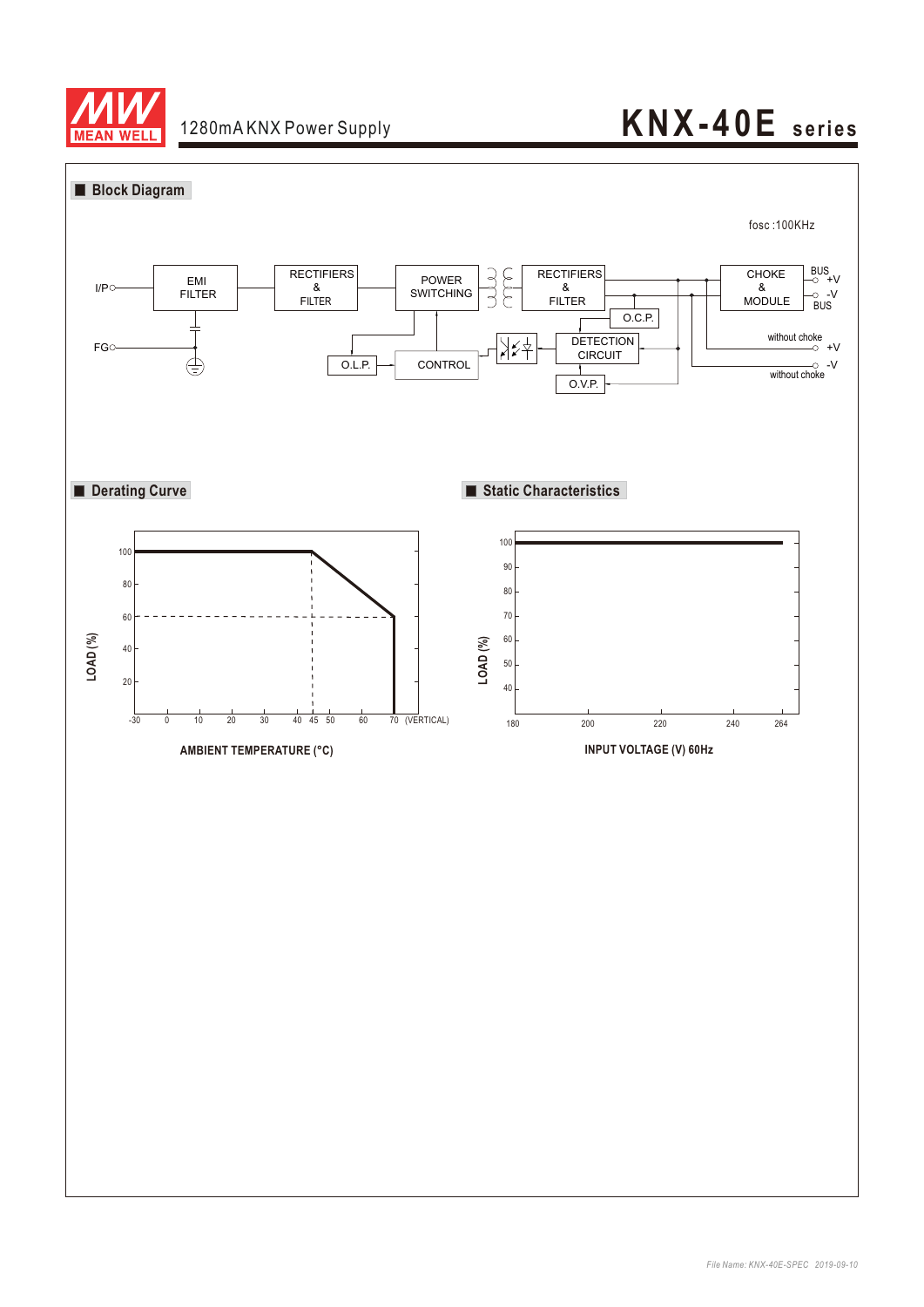

# **KNX-40E seri es**



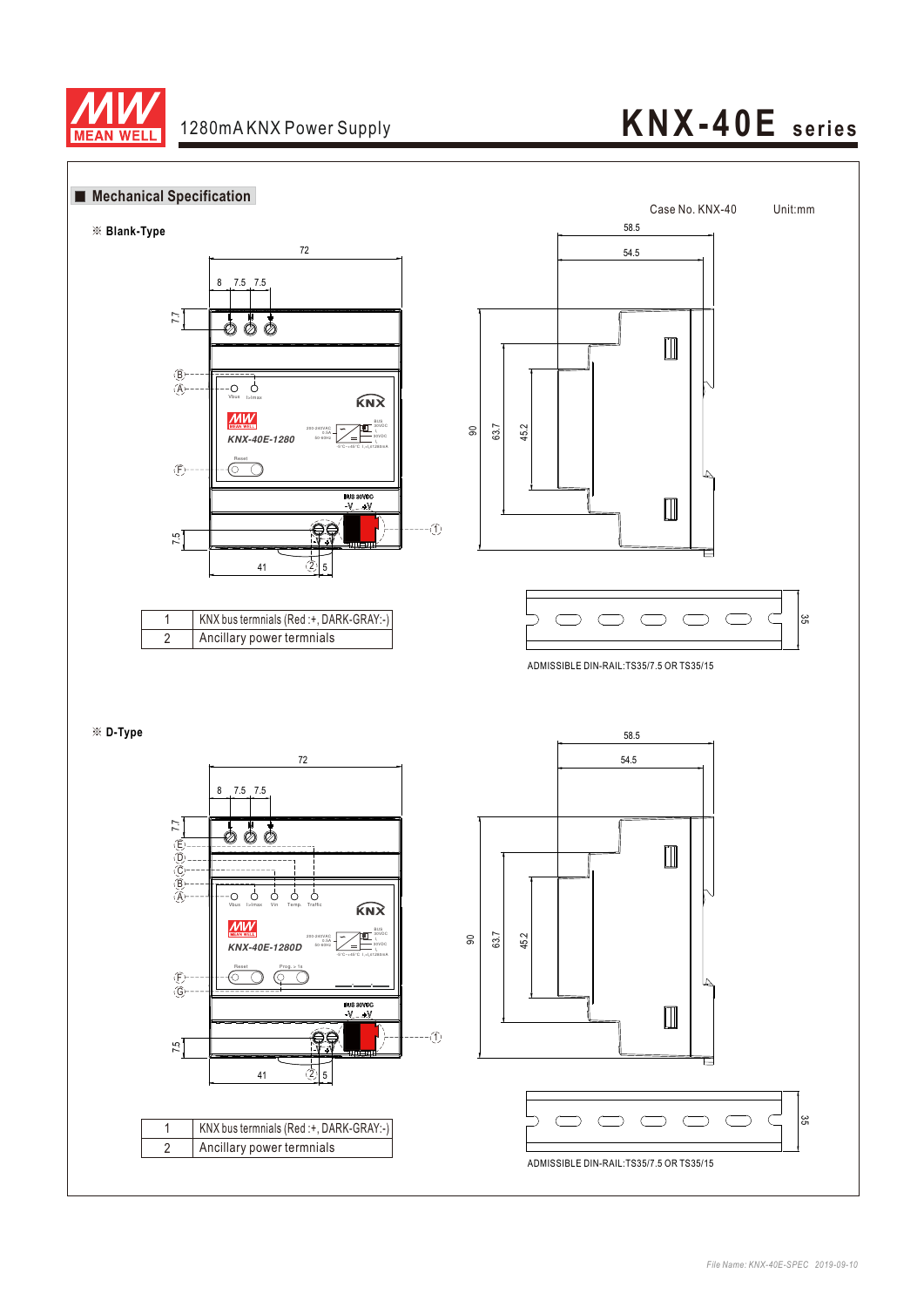

#### **Explanation of LED Status**

| <b>Number</b> | <b>LED light</b>                | Color, Indicate type | <b>Explanation / Range</b>                |
|---------------|---------------------------------|----------------------|-------------------------------------------|
| A             | Bus voltage V <sub>BUS</sub>    | Green, constant      | KNX Bus voltage is 28~31VDC               |
|               |                                 | Red,constant         | KNX Bus voltage lower than 28VDC          |
|               |                                 | Orange, constant     | KNX Bus voltage higher than 31VDC         |
| <sub>B</sub>  | Output current $I_{\text{out}}$ | Green, constant      | Output current < 1280mA                   |
|               |                                 | Orange, constant     | Output current is 1280mA~1600mA           |
|               |                                 | Red, constant        | Output current >1600 mA (Overload)        |
| C             | Power Input V <sub>IN</sub>     | Green, constant      | Powered by AC input                       |
|               |                                 | Green, flash         | Powered by DC input                       |
|               |                                 | Red,constant         | AC/DC input fail                          |
| D             | Internal Temperature            | Green, constant      | Internal Temperature is 0~75 °C           |
|               |                                 | Red, constant        | Internal Temperature is out of this range |
| E             | Telegram traffic                | Green, flash         | Telegram load < 80 %                      |
|               |                                 | Red,constant         | Telegram load >= 80 %                     |
| F             | <b>KNX Reset</b>                | Red,constant         | Device is during a KNX bus restart        |
| G             | Programming                     | Red,constant         | Device in Program mode                    |

Note:Application data base needs to be downlaoded into KNX-40E-1280D for the LED indicator to work properly.

#### ■ Configuration and Commissioning

The application program(database) can be downloaded via Online Catalogs from ETS or via http://www.meanwell.com/productCatalog.aspx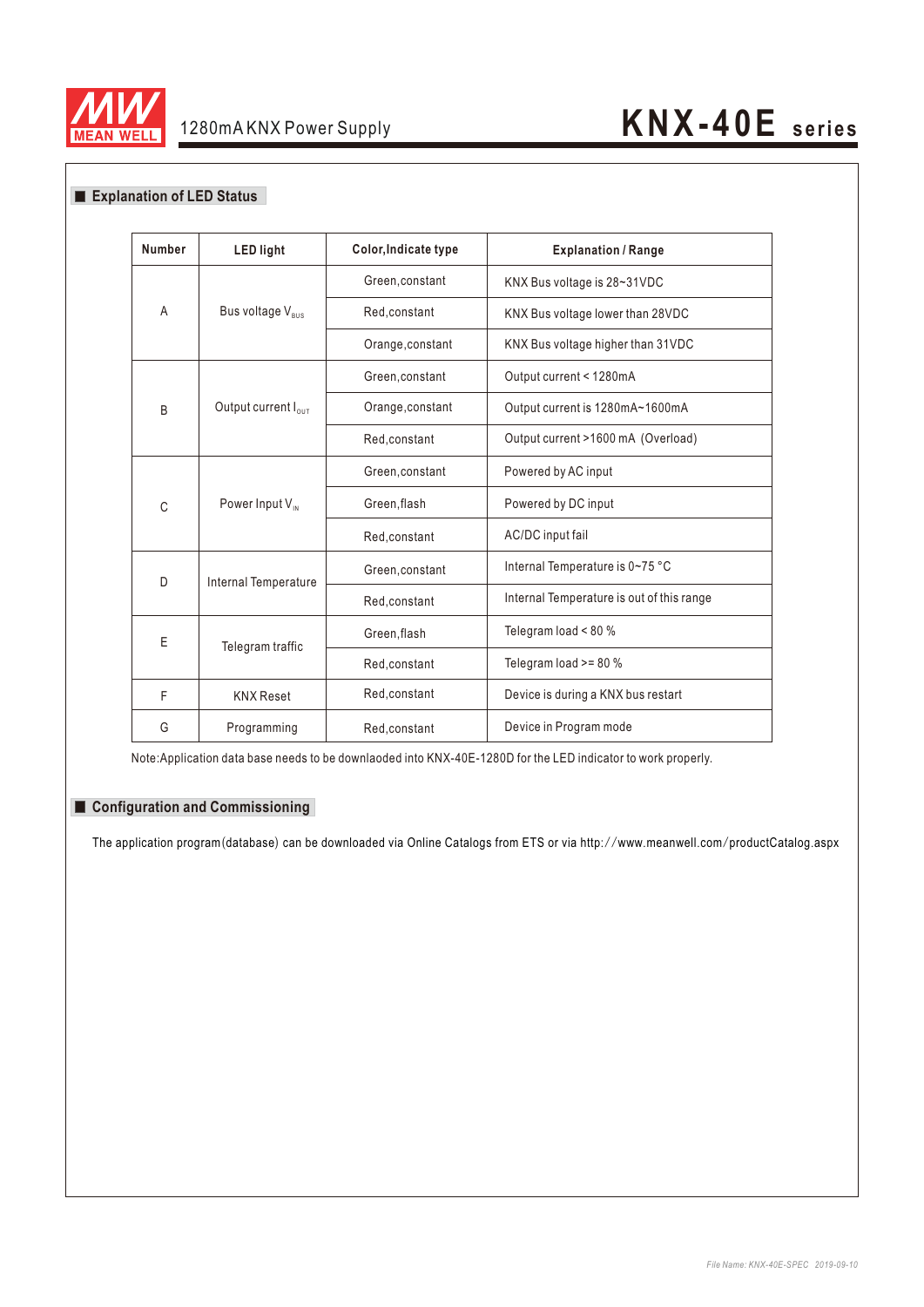

■ Communication Object Table (Only for KNX-40E-1280D)

#### **Num Object name Object function Length** 1 Heartbeat **DPT Priority Flag** Send info 100 and info 1.017, trigger Low CRT 2byte Low CRT 7.012,current,(mA)  $\mathfrak{2}$ 3 4 Send info 1.017, trigger 2.1 Low CRT Send measurements Request all measurements value 1bit 1.001, switch Low CW Clear all data 1bit 1.001,switch Low CW Reset all calculation data5 Send calculations Request all calculations value 1bit 1.001, switch | Low CW 6 7 8 Bus reset Request bus reset 1bit 1.001,switch Low CWU Total working time Send current total working time value  $4$  byte 13.100, time lag, (s) Low CRT Time from last startup Send operating time from last startup  $4$  byte 13.100, time lag,(s) Low CRT The number of bus restart times 9 | Internation bus | Send bus reset times value | 2byte 7.001,pulses | Low CRT 10 11 12 The number of device startup times Send device startup times value | 2byte | 7.001, pulses | Low | CRT Output voltage measured | Send voltage value measured  $2$ byte  $9.20$ , voltage, (mV)  $\vert$  Low  $\vert$  CRT Output voltage alarm Send threshold status 1bit 1.005, alarm Low CRT Power supply on 13 | Output current measured | Send current value measured 2byte 7.012, current, (mA) Low CRT 14 15 16 Output current alarm Send threshold status 1bit 1.005,alarm Low CRT Device temperature measured Send temperature value measured | 2byte 9.001, temperature, (°C) | Low | CRT Device temperature alarm Send threshold status 1 approximate 1 and 1005,alarm 1 cow CRT Maximum output current during tracking period 17 | Maximum vulput current<br>Send maximum value captured 18 19 20 Maximum device temperature during tracking period Send maximum value captured 2byte 9.001, temperature, (°C) Low CRT Busload measured Send busload value calculated 1byte 5.004, percentage,  $(0~255%)$  Low CRT Busload alarm **Send threshold status** 1bit 1.005,alarm **Low CRT** The number of overload times 21 | The number of overload Send times count value 2byte 2.001,pulses 2byte 2.001,pulses 22 Overload duration Send duration time value 4byte 13.100,time lag,(s) Low CRT The number of short circuits times 23 Send times count value 2byte 7.001,pulses Low CRT 24 25 26 Send duration time value  $\vert$  4byte | 13.100, time lag, (s)  $\vert$  Low | CRT Alarm 1 Send threshold status 1bit 1.005,alarm 1 Low CRT Count 1 Send times count value 2byte 7.001,pulses Low CRT 27 | Duration 1 | Send duration time value | 4byte | 13.100,time lag,(s) | Low | CRT 28 29 30 Alarm 2 Send threshold status 1bit 1.005, alarm 1bit Low CRT Count 2 Send times count value 2byte 7.001,pulses Low CRT Duration 2 Send duration time value 4byte 13.100, time lag, (s) Low CRT 31 | Alarm 3 | Send threshold status | 1bit | 1.005,alarm | Low | CRT 32 33 34 Count 3 Send times count value 2byte 7.001, pulses Low CRT Duration 3 Send duration time value | 4byte | 13.100, time lag, (s) | Low | CRT Alarm 4 Send threshold status 1bit 1.005,alarm Low CRT Time load detached 35 Count 4 Send times count value 2byte 7.001,pulses Low CRT 36 | Duration 4 | Send duration time value | 4byte | 13.100,time lag,(s) | Low | CRT 4byte 2byte 4byte 2byte 4byte 14.027,electric potential,(V) 9.021,current,(mA) 14.019,electric current,(A) 14.019,electric current,(A) 9.021,current,(mA) Low Low Low Low  $Low$   $CRT$ CRT CRT CRT CRT

The priority of the particular communication objects as well as the flags can be adjusted. The flag control the function of the objects in the programming where C stands for communication, R for Read, W for write, T for transmit and U for update.